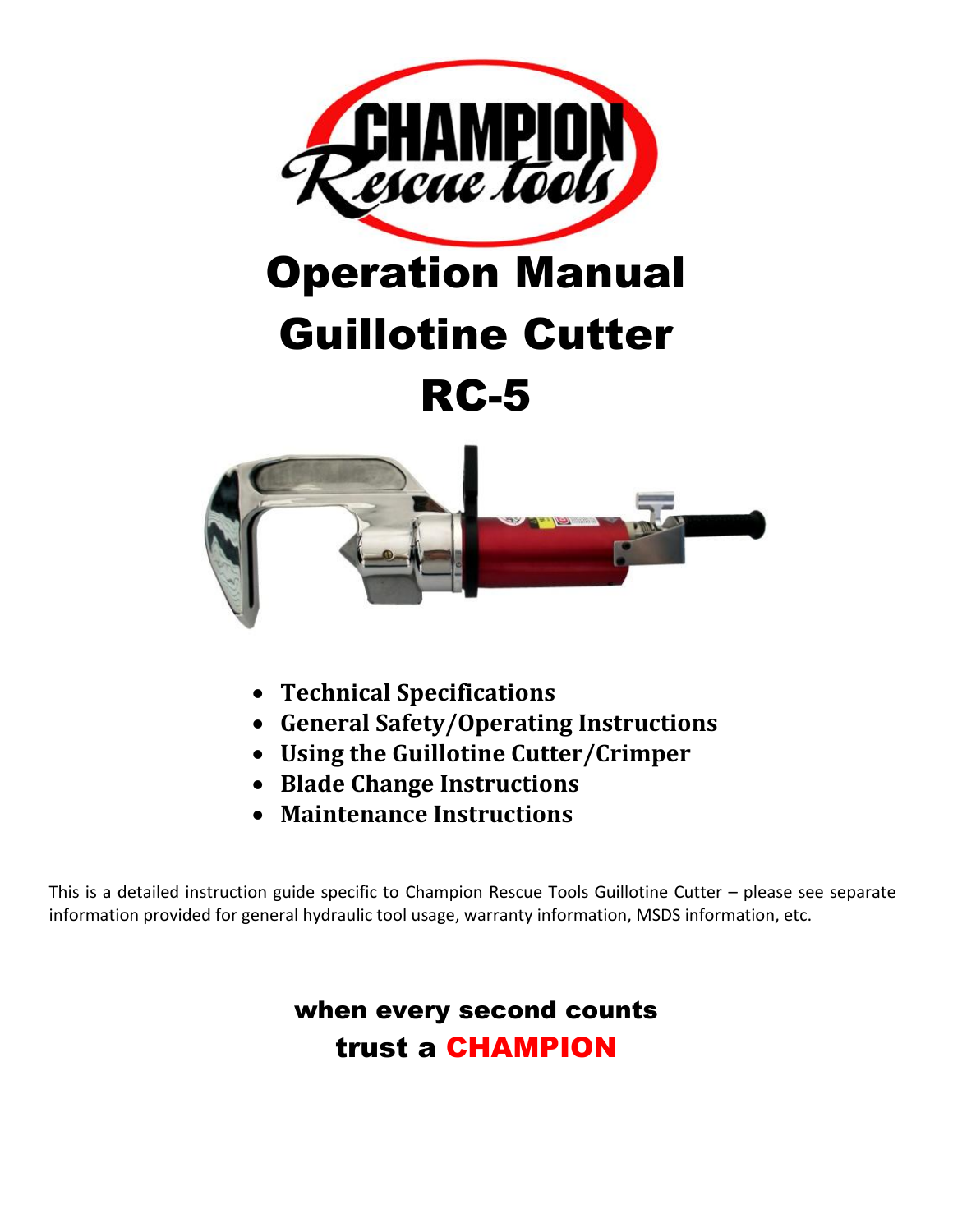#### **Introduction**

Thank you for purchasing the RC-5 Guillotine Cutter  $-$  a tool designed for cutting in areas where significant power is used and patient safety is a major concern. For



General Operating and Safety Instructions please refer to the "General Operating Procedures" Booklet furnished with your tool.

| <b>Operating Pressure</b>   | 5,000 or 10,500 psi   |
|-----------------------------|-----------------------|
| Weight                      | 30.5 lbs              |
| Length                      | 27.5 inches           |
| Width                       | 6.3 inches            |
| Height                      | 6.8 inches            |
| <b>Blade Opening</b>        | 4.5 inches            |
| <b>Max Cutting Force</b>    | 248,000 lbs           |
| <b>Hydraulic Fluid Type</b> | Specified by Customer |

# **General Safety and Operating Instructions**

- 1. Always turn the power unit to the "off" position and place the control valve in the "off" position for any service or clearing work. You should also "dump" the valve by pushing it all the way to one side and then the other – this releases any stored energy and eliminates tool creep.
- 2. Familiarize yourself with the tool(s) and control valve, moving the control valve back and forth until familiar with the valve action and operation. NEVER put any part of your body between the moving parts of this or any other tool!
- 3. Using a hydraulic tool is a one person operation with no exceptions.
- 4. The Guillotine Cutter will cut a broad range of materials. Inspect the cutter blade after each use to make sure it is in good condition. Inspection of the blade before each use is a MUST! If blade is suspect in any way, pull the tool out of service immediately and replace the blade. Remember you are cutting with many thousands of pounds of force.
- 5. The Hydraulic Cylinder on your new tool operates under extreme pressure and is a sealed unit. Under

normal use, it does not require service. The factory sealed cylinder must NEVER be taken apart. Doing so will void your warranty and could potentially result in severe injure or even death.

- 6. As long as the cylinder remains sealed and is not tampered with, any defect or malfunctions are covered by the Champion limited lifetime warranty (to the original purchaser). See the "Champion Rescue Tools Statement of Lifetime warranty" for additional information.
- 7. The control valve must be kept clean. Blow off sand and dirt with an air hose. Use WD-40- on the valve spring. Valve does not need any maintenance.
- 8. As with all Champion Rescue Tools, the operating speed can be slowed down or increased by moving the trigger accordingly. If the trigger is opened partial the movement will be slow; If the trigger is opened all the way movement will be faster.

Always use proper safety gear and follow all safety instruction as outlined in this manual.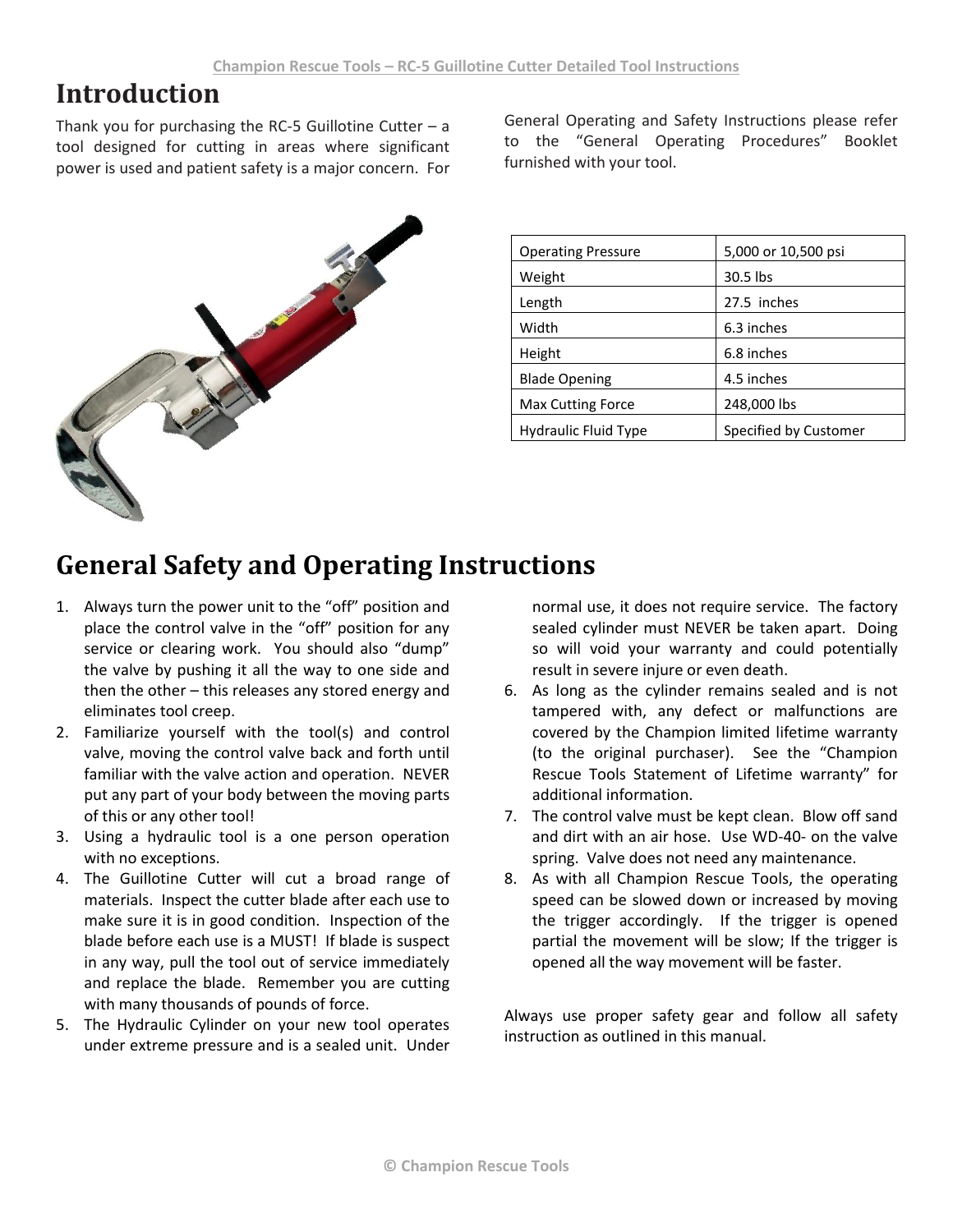# **Using the RC-5 as a Guillotine Cutter and Crimper**

Always use proper safety gear and follow all safety instructions as outlined in the manual.

- 1. Always inspect the tool prior to use.
- 2. Be sure to follow proper general procedures (as well as any department specific procedures) for performing vehicle extrication – otherwise sever injury or even death for the occupants or tool operator is possible.
- 3. Do a visual check before making a cut, as for every action there is often an equal reaction. Check twice and cut once.
- 4. Check blades, handle bolts and screws are in place and securely fastened.
- 5. Check fluid level in power unit reservoir.
- 6. Connect tool to power unit.
- 7. Start power unit, move the operating lever on the valve (on the power unit) to run (pressure) position.
- 8. Twist the trigger clockwise to extend and counter clockwise to retract. NOTE: if blade does not operate correctly, make sure quick disconnect couplers are connect properly. If problem persists, refer to the troubleshooting section of instruction manual.
- 9. Extend and retract blade several times to purge air from system. Blade should slide freely.
- 10. Before operating tools, review safety section of instruction manual.
- 11. Champion Rescue Tools strongly recommends that you familiarize yourself with the Champion Rescue Tools by making several cuts on commonly

encountered materials before putting the tool into field service.

- 12. When cutting material, make sure the object being cut is anchored on both sides and the tool is held firmly.
- 13. Keep the blade(s) at a right angle to the material being cut and don not allow the blade to twist while cutting. Failure to do so may result in component damage, causing serious personal injury and/or damage to the property and/or equipment.
- 14. As with all Champion Rescue Tools, the operating speed can be slowed down or increased by moving the trigger as follows: If the trigger is opened partially the movement will be slowed; moving the trigger all the way over to the maximum position will increase the speed.
- 15. Front Handle: The Champion Rescue Tools cutter is equipped with a 360-degree movable front handle. To operate, loosen the thumb screw located on the side of handle. Slide the handle freely to the desired position and tighten firmly. Keep handle against the head-retaining ring at all times.
- 16. Crimping: Champion Rescue Tools crimping blade was designed as an emergency tool to effectively obstruct the flow of fluid or gas in ruptured lines. The crimping blade has a 98% closure minimum on most steel pipe with full closure occurring in most cases, but cannot be guaranteed due to varied materials, age and condition of pipe to be crimped.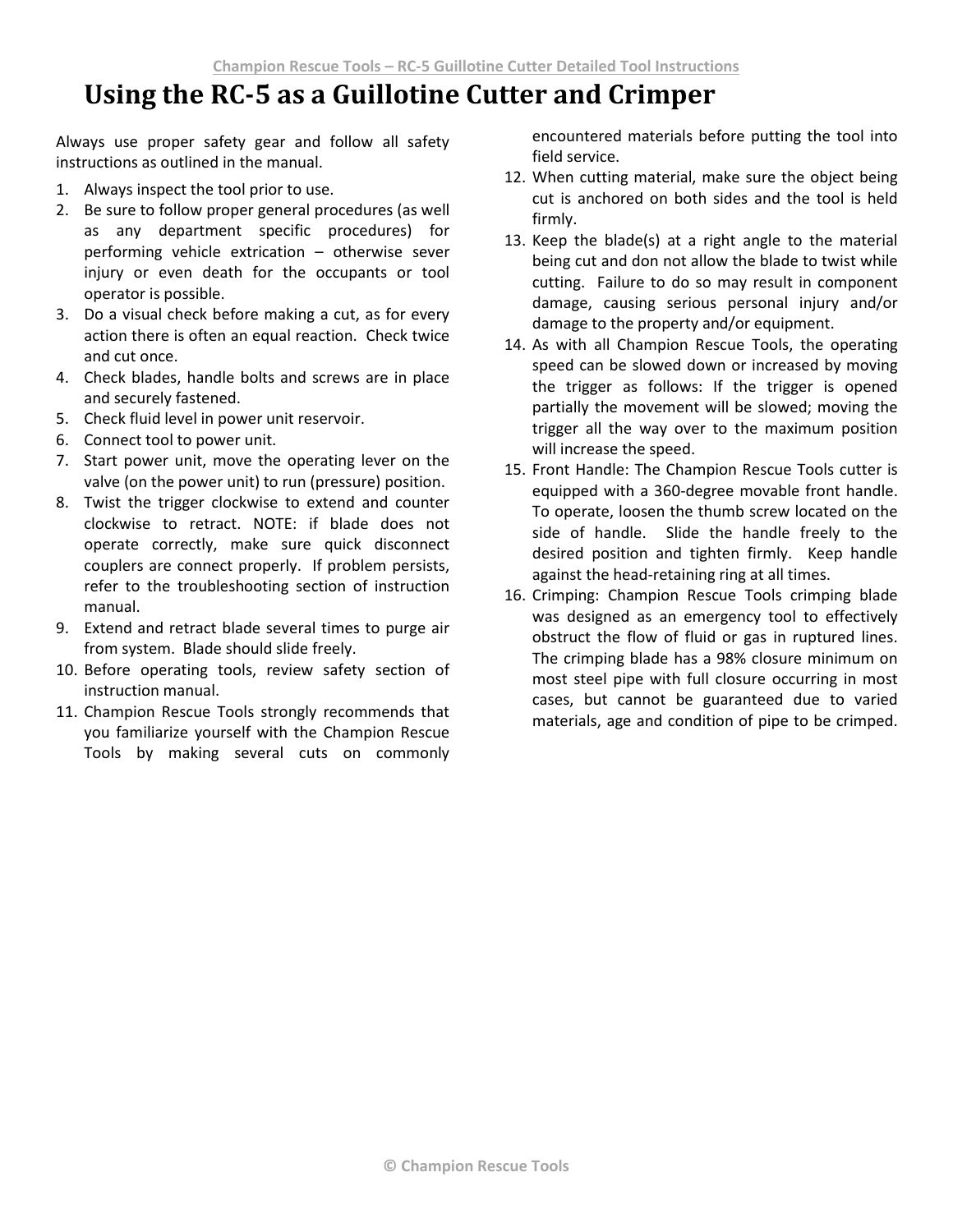#### **Blade Changing Instructions**

- 1. Extend blade approximately  $2 2.5$  inches or until cap head screws are exposed.
- 2. Turn off pump.
- 3. Move thumb control (valve) back and forth a few times to neutralize pressure.
- 4. Disconnect the cutter from power source.
- 5. Use Allen wrench to back out cap head screws completely and discard head screws.
- 6. Slide old blade out of track through the slot in the head of the tool (use mallet if necessary).
- 7. Slide new blade through slot in the head into the slot in the rod.
- 8. Seat blade completely into rod and align screw holes.
- 9. Insert new cap head screws into large holes in rod (countersunk side not the threaded side) CAUTION: start by hand the first few times.
- 10. With the Allen wrench, screw cap head screws through the blade and into the threaded part of the rod.
- 11. Tighten cap head screws until snug.
- 12. Be sure cap head screw heads are even or slightly below the surface of the rod.
- 13. Check the threaded side to insure that the cap head screws do not protrude pas the surface of the rod.
- 14. Reconnect the cutter to the power source.
- 15. Turn power on.
- 16. Retract rod with the new blade attached to the rear position.
- 17. The cutter is now ready to use.

#### **Maintenance Instructions**

- 1. Inspect the tool head and the overall tool after every use for wear and damage. Never use a damaged tool.
- 2. Remove any debris from the tool or heads.
- 3. Keep the tool clean and dry. Wipe with a clean cloth if necessary. Use a mild detergent to clean the tool and dry thoroughly.
- 4. Lubricate the valve spring with a light lubricant, such as WD-40.
- 5. Ensure the handle is tight.
- 6. Inspect couplers to ensure that they operated correctly and are free of dirt and debris. Blow out with an air hose if needed.
- 7. Inspect hoses for cracks, cuts and bulges. DO NOT operate tools with damaged hoses.
- 8. Inspect cutting blade for wear or damage. DO NOT operate with damaged blades.
- 9. Keep tool free from rust and corrosion.
- 10. Replace handle if broken or damaged.
- 11. Replace Missing or damaged decals, if needed.